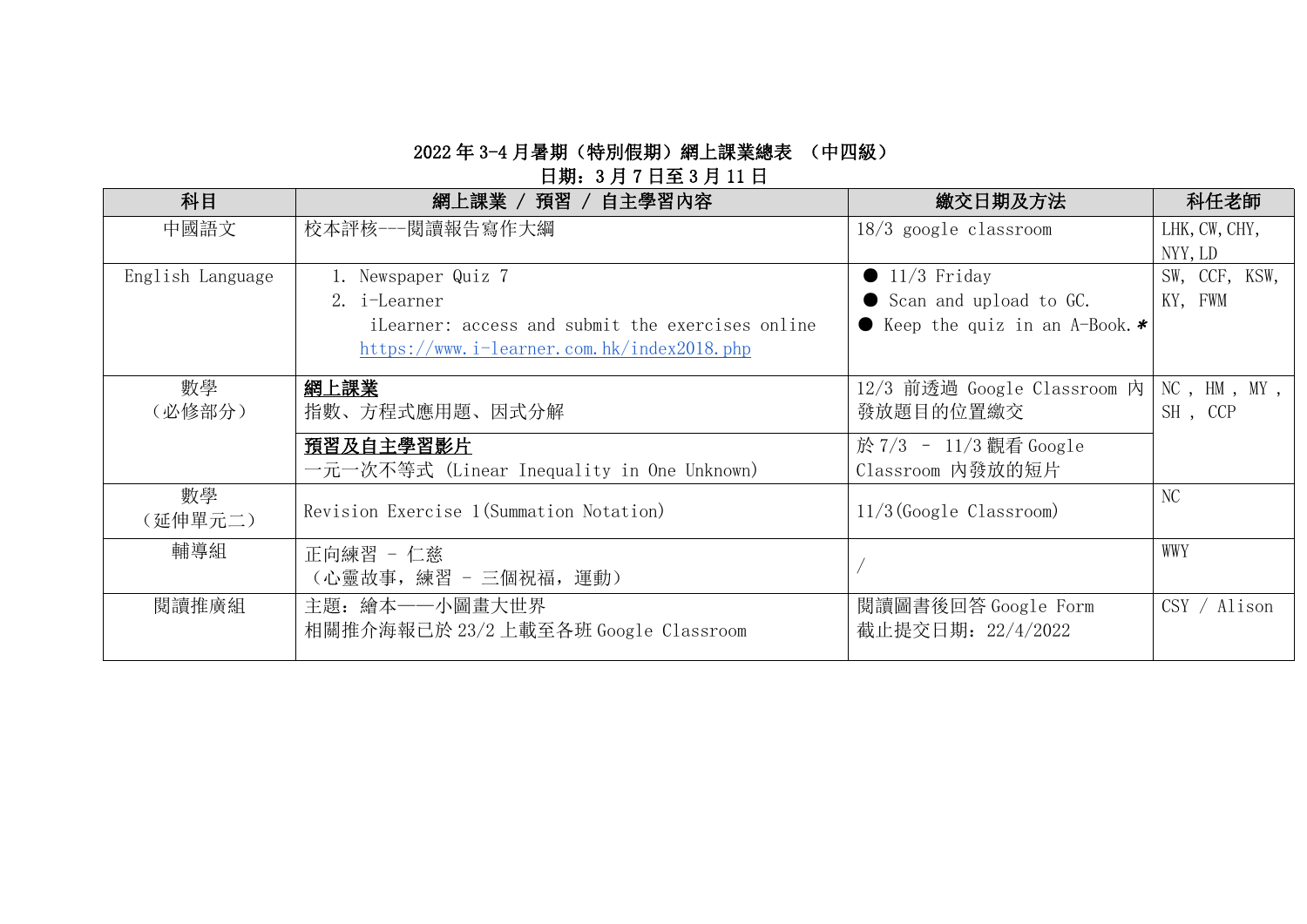## 日期:3 月 14 日至 3 月 18 日

| 科目               | 網上課業 / 預習 / 自主學習內容                                                       | 繳交日期及方法                           | 科任老師                     |
|------------------|--------------------------------------------------------------------------|-----------------------------------|--------------------------|
| 中國語文             | 校本評核---閱讀報告寫作大綱                                                          | $18/3$ google classroom           | LHK, CW, CHY,<br>NYY, LD |
| English Language | 1. i-Learner                                                             | $\bullet$ 18/3 Friday             | SW, CCF,                 |
|                  | iLearner: access and submit the exercises online                         | Scan and upload to GC.            | KSW, KY, FWM             |
|                  | $https://www.i-learner.com.hk/index2018.php$                             | • Keep the task in an A-Book. $*$ |                          |
|                  | 2. News Clipping (SDL - read a news article and write a<br>short review) |                                   |                          |
| 數學               | 網上課業                                                                     | 19/3 前透過 Google Classroom 内發      | $NC$ , $HM$ ,            |
| (必修部分)           | 主項的變換、指數、平面幾何                                                            | 放題目的位置繳交                          | MY, SH, CCP              |
|                  | 預習及自主學習影片                                                                | 於 14/3 - 18/3 觀看 Google           |                          |
|                  | 複合一元一次不等式: 及 (Compound Inequalities : And)                               | Classroom 内發放的短片                  |                          |
| 數學科<br>(延伸單元二)   | Revision Exercise 2(Mathematical Induction)                              | $18/3$ (Google Classroom)         | NC                       |
| 公民與社會發展科         | 共通能力工作紙 4 因素題 (筆記 p. 14)                                                 | 發放日期: 3月14日                       | AY                       |
|                  |                                                                          | 繳交日期: 3月18日前                      |                          |
|                  |                                                                          | 繳交方法: Google Classroom            |                          |
| 輔導組              | 正向練習 - 自我約束                                                              |                                   | WWY                      |
|                  | (心靈故事, 練習 - 細味, 運動)                                                      |                                   |                          |
| 閱讀推廣組            | 主題: Sherlock Holmes Series                                               | 閲讀圖書後回答 Google Form               | CSY / Alison             |
|                  | 相關推介海報將於 14/3 上載至各班 Google Classroom                                     | 截止提交日期: 22/4/2022                 |                          |
|                  |                                                                          |                                   |                          |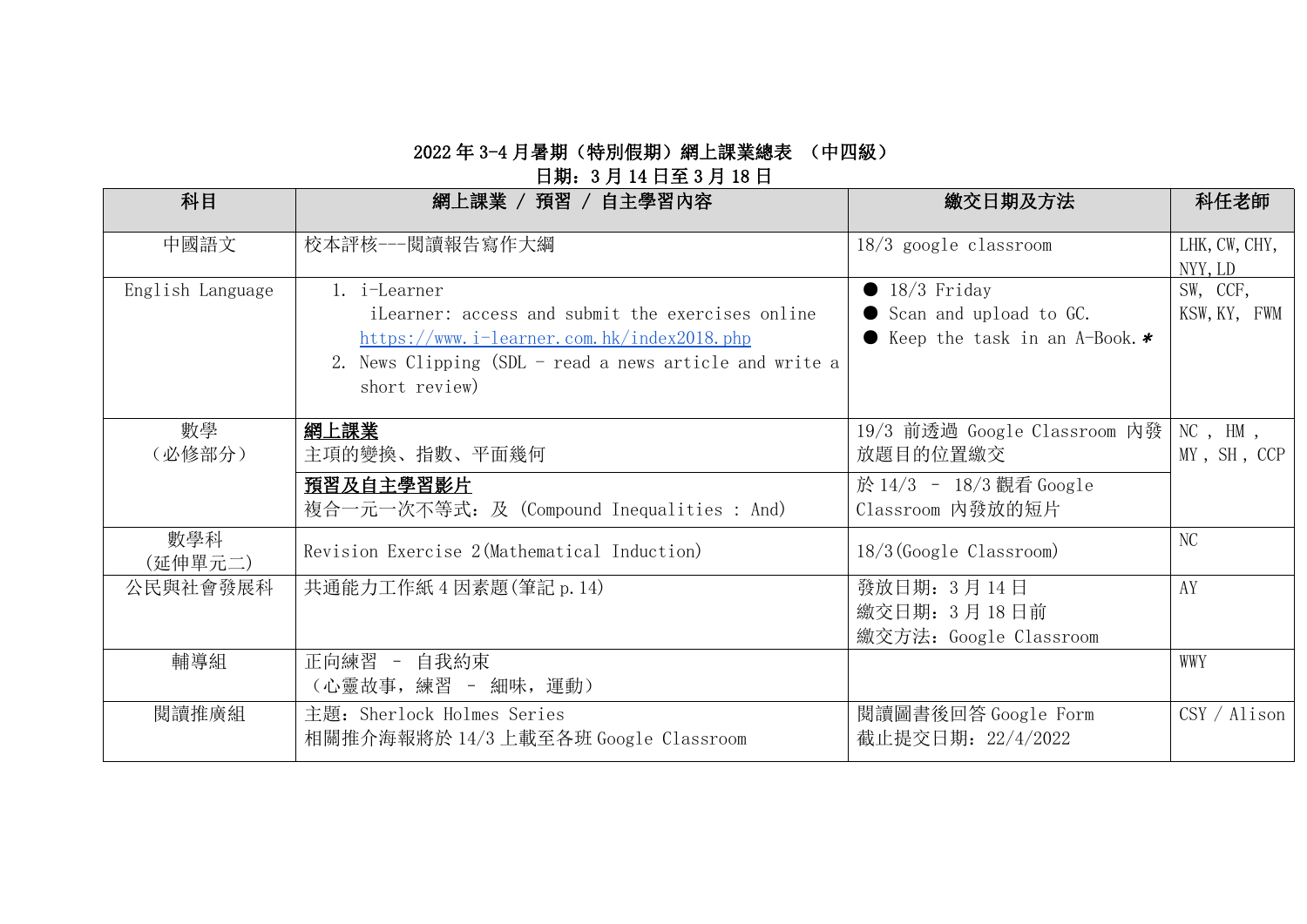# 日期:3 月 21 日至 3 月 25 日

| 科目               | 網上課業 / 預習 / 自主學習內容                                                                                                                    | 繳交日期及方法                                                                                   | 科任老師                         |
|------------------|---------------------------------------------------------------------------------------------------------------------------------------|-------------------------------------------------------------------------------------------|------------------------------|
| 中國語文             | 完成作文一篇(二選一)                                                                                                                           | $25/3$ google classroom                                                                   | LHK, CW, CHY,<br>NYY, LD     |
| English Language | 1. Newspaper Quiz 8<br>2. i-Learner<br>iLearner: access and submit the exercises online<br>https://www.i-learner.com.hk/index2018.php | $\bullet$ 25/3 Friday<br>● Scan and upload to GC.<br>• Keep the quiz in an A-Book. $*$    | SW, CCF,<br>KSW, KY, FWM     |
| 數學<br>(必修部分)     | 網上課業<br>因式分解、方程式應用題、百分數<br>預習及自主學習影片<br>複合一元一次不等式: 或 (Compound Inequalities : Or)                                                     | 26/3 前透過 Google Classroom 内發  <br>放題目的位置繳交<br>於 21/3 - 25/3 觀看 Google<br>Classroom 内發放的短片 | $NC$ , $HM$ ,<br>MY, SH, CCP |
| 數學科<br>(延伸單元二)   | Revision Exercise 3(Binomial Theorem)                                                                                                 | $25/3$ (Google Classroom)                                                                 | NC                           |
| 輔導組              | 正向練習 - 熱情和幹勁<br>(心靈故事, 練習 - 訂立目標和計劃, 運動)                                                                                              |                                                                                           | WWY                          |
| 閱讀推廣組            | 主題: Sherlock Holmes Series<br>相關推介海報將於 14/3 上載至各班 Google Classroom                                                                    | 閱讀圖書後回答 Google Form<br>截止提交日期: 22/4/2022                                                  | CSY / Alison                 |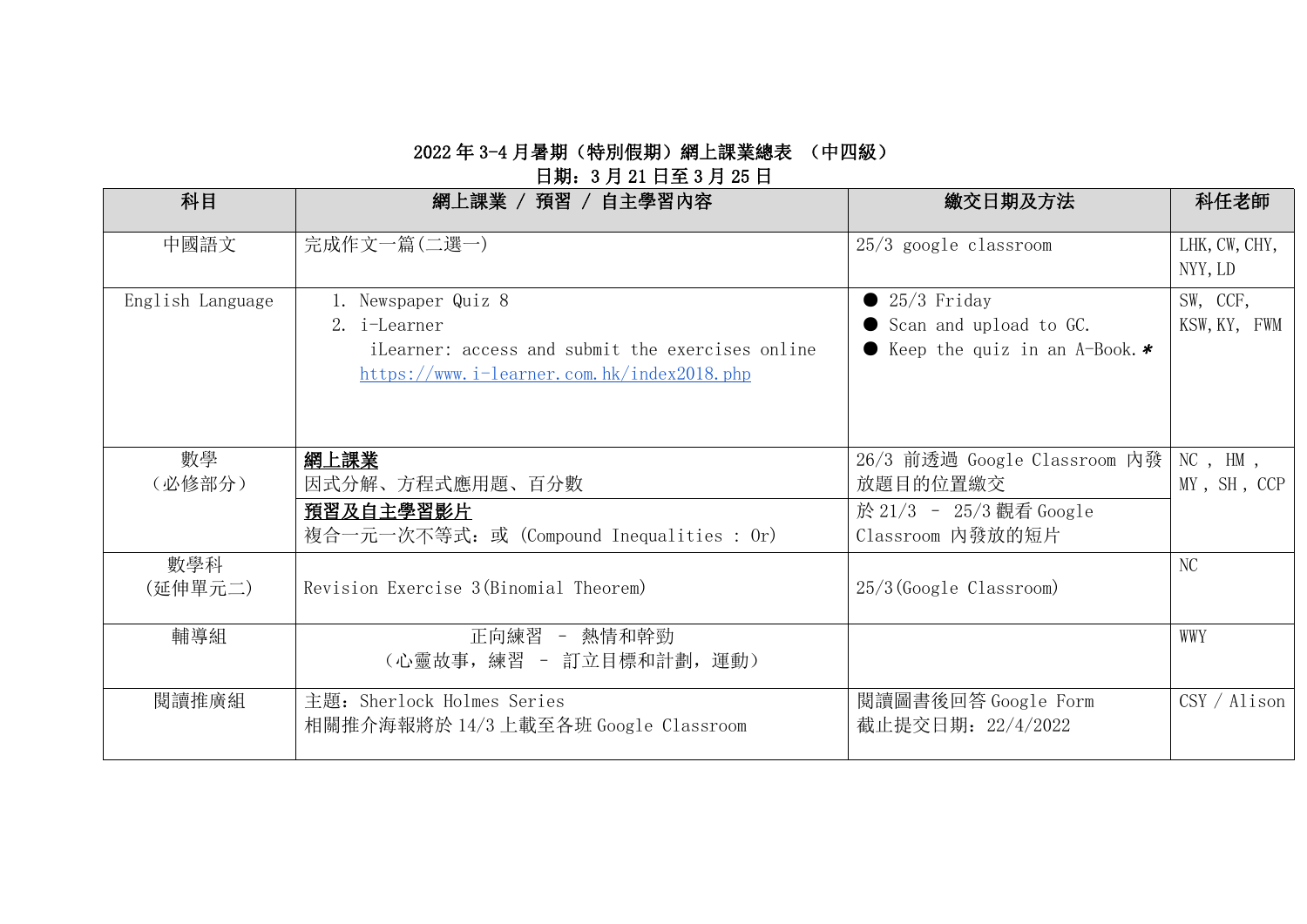## 日期:3 月 28 日至 4 月 1 日

| 科目               | 網上課業 / 預習 / 自主學習內容                                                                                                                                                         | 繳交日期及方法                                                                               | 科任老師                         |
|------------------|----------------------------------------------------------------------------------------------------------------------------------------------------------------------------|---------------------------------------------------------------------------------------|------------------------------|
| 中國語文             | 複習上學期所學:<br>閲讀視頻, 並完成課文練習。<br>單元二: 勸學、師說                                                                                                                                   | $1/4$ google classroom                                                                | LHK, CW, CHY,<br>NYY, LD     |
| English Language | 1. i-Learner<br>iLearner: access and submit the exercises online<br>https://www.i-learner.com.hk/index2018.php<br>2. Speaking Task: Individual Presentation (video-taping) | $\bullet$ 25/3 Friday<br>$\bullet$ video-tape and upload the video<br>to GC.          | SW, CCF,<br>KSW, KY, FWM     |
| 數學<br>(必修部分)     | 網上課業<br>方程式應用題、面積及體積、主項的變換<br>預習及自主學習影片<br>一元二次不等式(Quadratic Inequality in One Unknown)                                                                                    | 2/4 前透過 Google Classroom 內發<br>放題目的位置繳交<br>於 28/3 - 1/4 觀看 Google<br>Classroom 内發放的短片 | $NC$ , $HM$ ,<br>MY, SH, CCP |
| 數學科<br>(延伸單元二)   | Revision Exercise 4(Trigonometry)                                                                                                                                          | 1/4(Google Classroom)                                                                 | NC                           |
| 公民與社會發展科         | 共通能力工作紙 4.1因素題                                                                                                                                                             | 發放日期: 3月28日<br>繳交日期: 4月1日前<br>繳交方法: Google Classroom                                  | AY                           |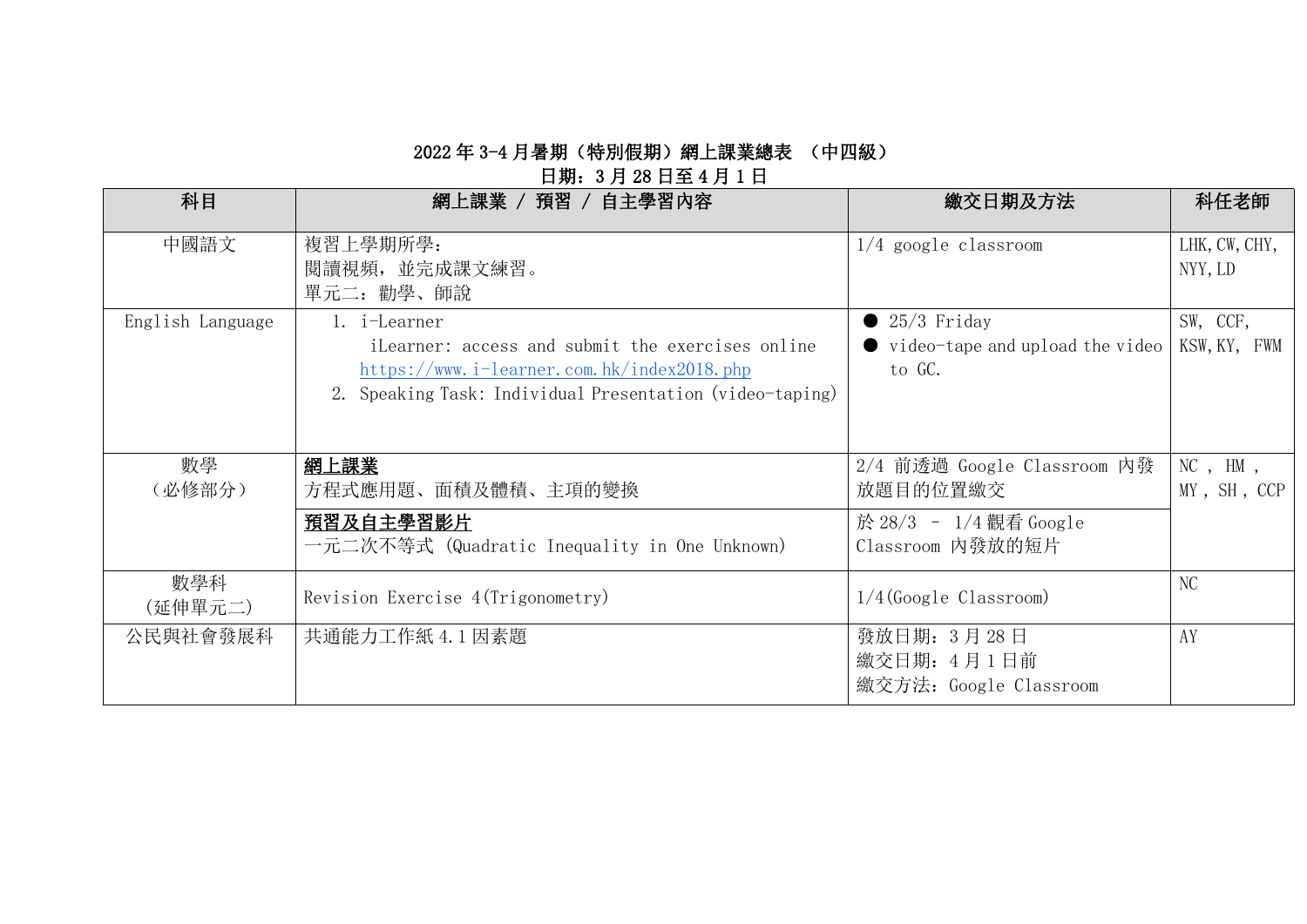| 輔導組   | - 社交智慧<br>正向練習<br>(心靈故事, 練習 - 發掘品格強項, 運動)          |                                          | WWY                          |
|-------|----------------------------------------------------|------------------------------------------|------------------------------|
| 閱讀推廣組 | 主題: 推理懸疑小說<br>相關推介短片將於 28/3 上載至各班 Google Classroom | 閲讀圖書後回答 Google Form<br>截止提交日期: 22/4/2022 | $\text{CSV} / \text{Alison}$ |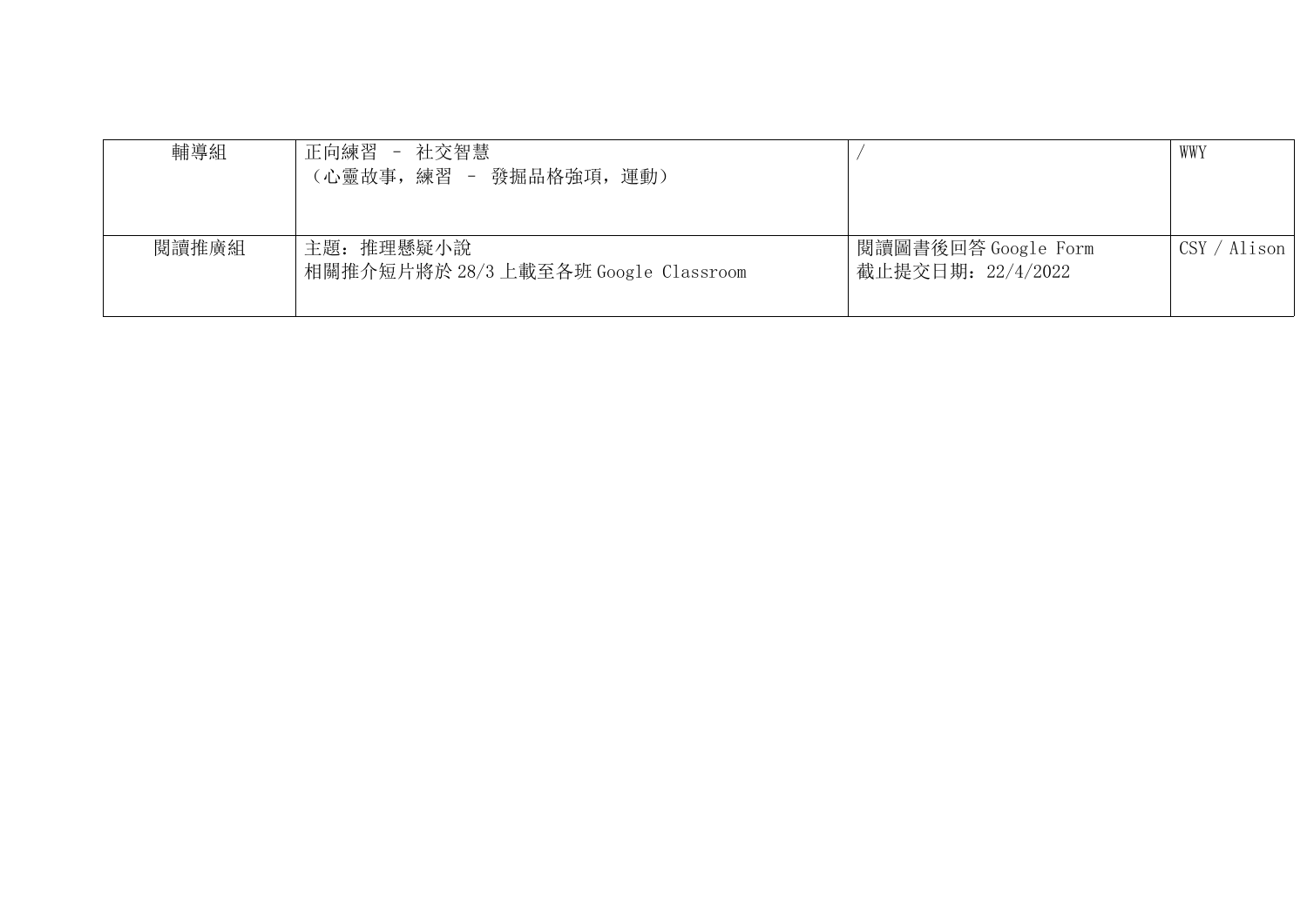# 日期:4 月 4 日至 4 月 8 日

| 科目               | 網上課業 / 預習 / 自主學習內容                                                                                                                                                                         | 繳交日期及方法                                                                               | 科任老師                                      |
|------------------|--------------------------------------------------------------------------------------------------------------------------------------------------------------------------------------------|---------------------------------------------------------------------------------------|-------------------------------------------|
| 中國語文             | 複習上學期所學:<br>閲讀視頻, 並完成課文練習。<br>單元三:<br>魚我所欲也、廉頗藺相如列傳                                                                                                                                        | $8/4$ google classroom                                                                | LHK, CW, CHY<br>$\cdot$<br>NYY, LD        |
| English Language | 1. i-Learner<br>iLearner: access and submit the exercises online<br>https://www.i-learner.com.hk/index2018.php<br>2. News Clipping (SDL - read a news article and write a<br>short review) | $\bullet$ 8/4 Friday<br>● Scan and upload to GC.<br>• Keep the task in an A-Book. $*$ | SW, CCF,<br>KSW, KY,<br><b>FWM</b>        |
| 數學<br>(必修部分)     | 網上課業<br>百分數、指數、主項的變換                                                                                                                                                                       | 9/4 前透過 Google Classroom 内發放  <br>題目的位置繳交                                             | $NC$ , $HM$ ,<br>$MY$ , SH,<br><b>CCP</b> |
|                  | 預習及自主學習影片<br>函數的概念 (Concept of Function)                                                                                                                                                   | 於 4/4 - 8/4 觀看 Google Classroom<br>内發放的短片                                             |                                           |
| 數學科<br>(延伸單元二)   | Textbook p. 3.27<br>Ex 3C<br>Question $1-10$                                                                                                                                               | $8/4$ (Google Classroom)                                                              | NC                                        |
| 輔導組              | 正向練習 - 好奇心<br>(心靈故事, 練習 - 想像自己, 運動)                                                                                                                                                        |                                                                                       | WWY                                       |
| 閲讀推廣組            | 主題: 推理懸疑小說<br>相關推介短片將於 28/3 上載至各班 Google Classroom                                                                                                                                         | 閲讀圖書後回答 Google Form<br>截止提交日期: 22/4/2022                                              | CSY /<br>Alison                           |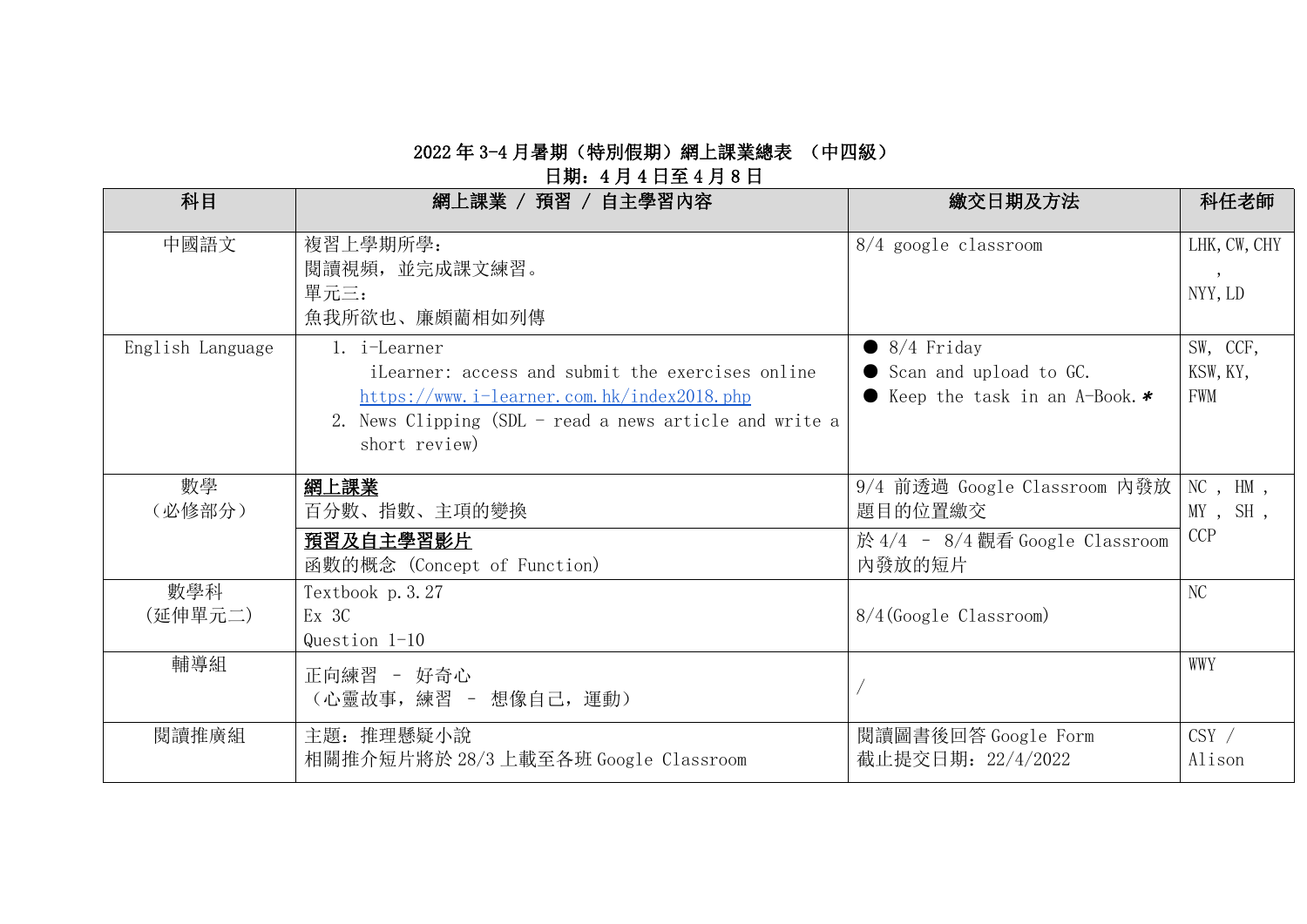日期:4 月 11 日至 4 月 15 日

| 科目               | 網上課業 / 預習 / 自主學習內容                                                                                                                                                         | 繳交日期及方法                                                                                 | 科任老師                         |
|------------------|----------------------------------------------------------------------------------------------------------------------------------------------------------------------------|-----------------------------------------------------------------------------------------|------------------------------|
| 中國語文             | 預習單元四《論仁、論君子》<br>閲讀視頻, 並完成課文預習。<br>單元四:<br>論仁、論孝、論君子                                                                                                                       | $15/4$ google classroom                                                                 | LHK, CW, CHY,<br>NYY, LD     |
| English Language | 1. i-Learner<br>iLearner: access and submit the exercises online<br>https://www.i-learner.com.hk/index2018.php<br>2. Speaking Task: Individual Presentation (video-taping) | $\bullet$ 15/4 Friday<br>$\bullet$ video-tape and upload the video<br>to GC.            | SW, CCF,<br>KSW, KY, FWM     |
| 數學<br>(必修部分)     | 網上課業<br>指數、因式分解、平面幾何<br>預習及自主學習影片<br>函數的記法 (1) (Notation of Function (1))                                                                                                  | 16/4 前透過 Google Classroom 内發<br>放題目的位置繳交<br>於 11/4 - 15/4 觀看 Google<br>Classroom 内發放的短片 | $NC$ , $HM$ ,<br>MY, SH, CCP |
| 數學科<br>(延伸單元二)   | Textbook p. 3.27<br>Ex 3C<br>Question $11-16-18$                                                                                                                           | $15/4$ (Google Classroom)                                                               | N <sub>C</sub>               |
| 公民與社會發展科         | 2021-22 慶祝香港特別行政區回歸 25 週年中文寫作比賽                                                                                                                                            | 發放日期: 4月11日<br>繳交日期: 4月15日前<br>繳交方法: Google Classroom                                   | AY                           |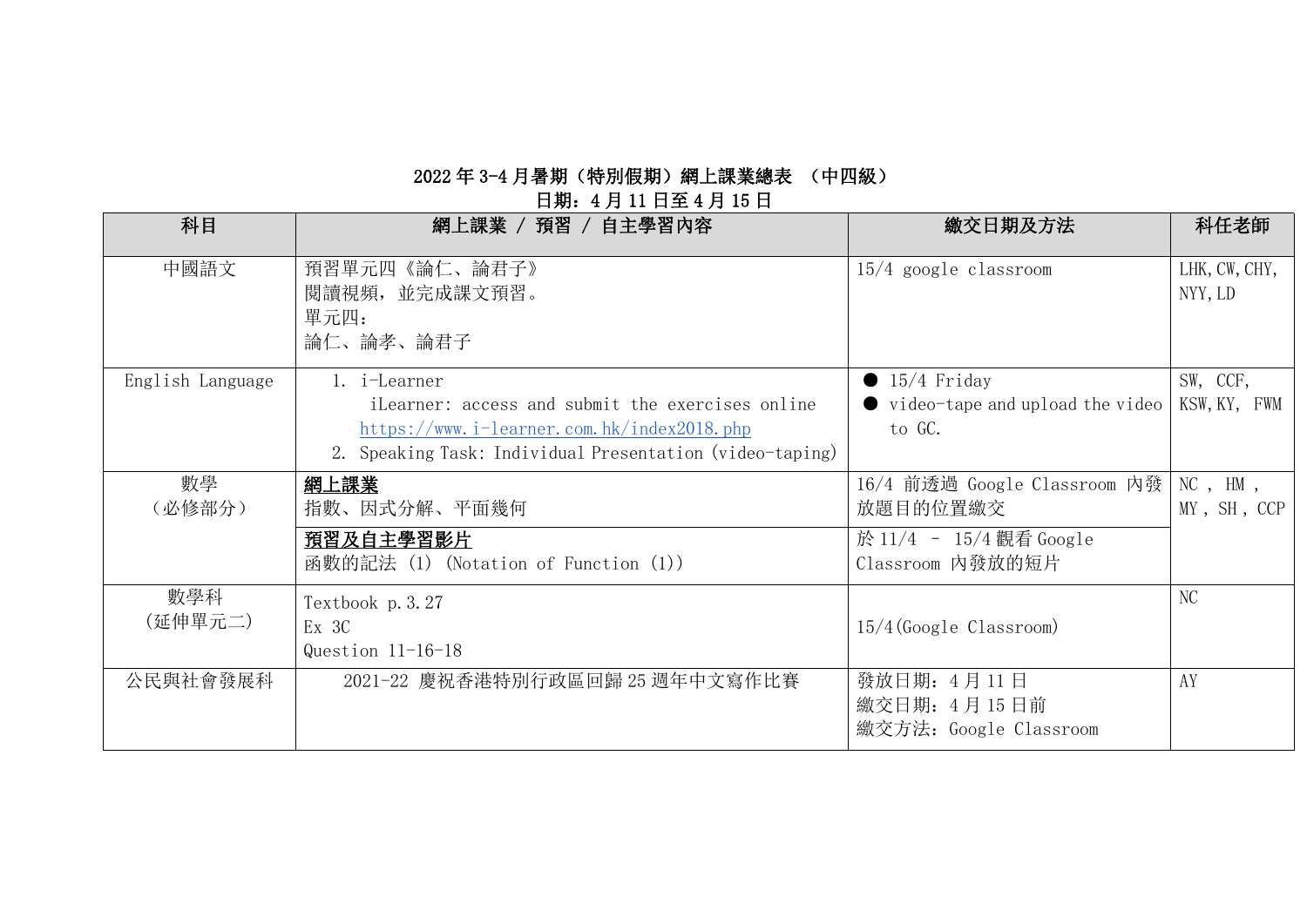| 輔導組   | 正向練習<br>意義追尋<br>$\sim$<br>(心靈故事, 練習 - 撰寫信件, 運動)  |                                          | WWY          |
|-------|--------------------------------------------------|------------------------------------------|--------------|
| 閱讀推廣組 | 主題: 周遊列國<br>相關推介海報將於 11/4 上載至各班 Google Classroom | 閲讀圖書後回答 Google Form<br>截止提交日期: 22/4/2022 | CSY / Alison |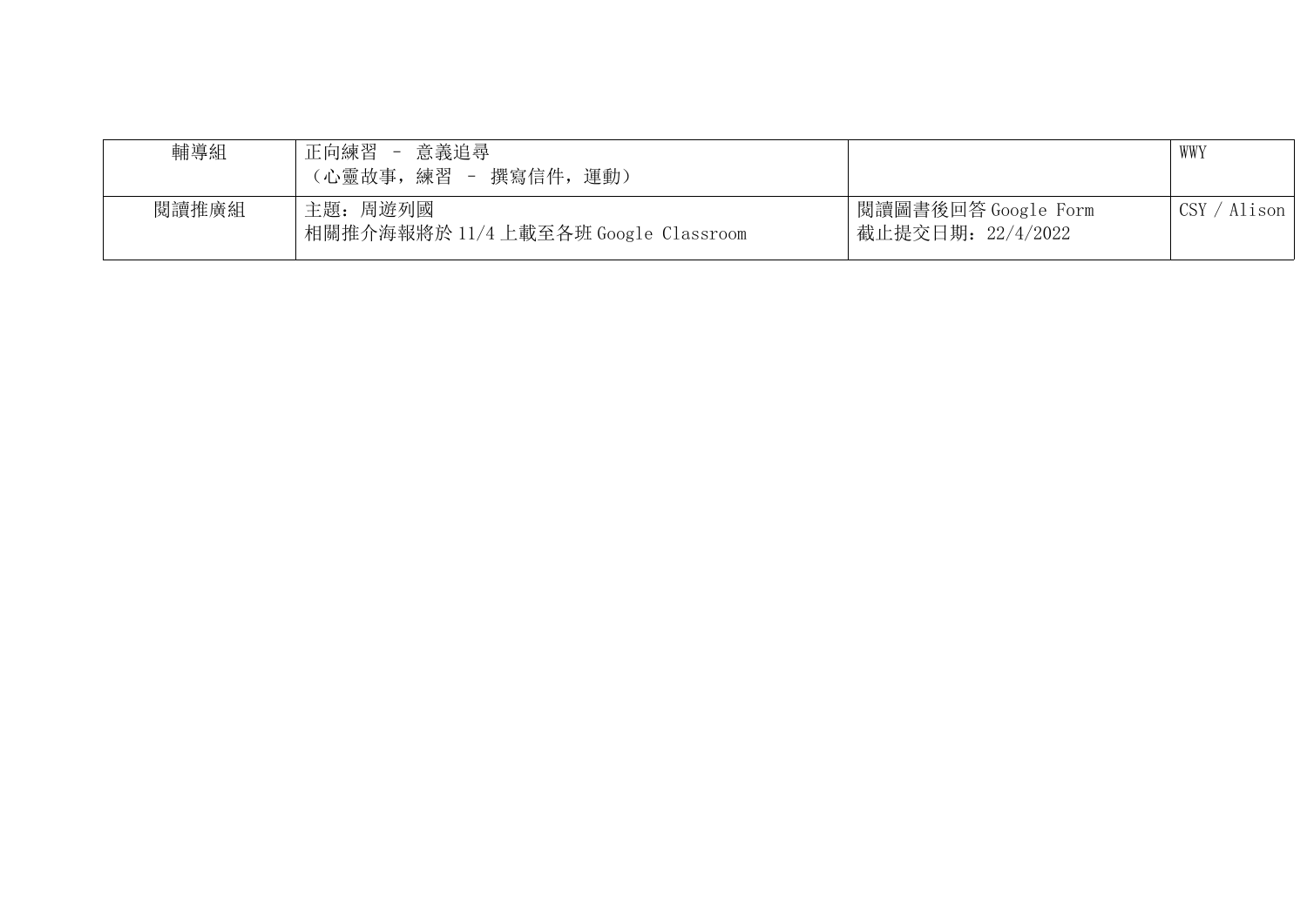#### 日期:4 月 18 日至 4 月 22 日

| 科目               | 自主學習內容<br>網上課業 /<br>_預習 /                                                                                                                                                                  | 繳交日期及方法                                                                                 | 科任老師                         |
|------------------|--------------------------------------------------------------------------------------------------------------------------------------------------------------------------------------------|-----------------------------------------------------------------------------------------|------------------------------|
| 中國語文             | 預習單元四白話文篇章                                                                                                                                                                                 | $22/4$ google classroom                                                                 | LHK, CW, CHY,<br>NYY, LD     |
| English Language | 1. i-Learner<br>iLearner: access and submit the exercises online<br>https://www.i-learner.com.hk/index2018.php<br>2. News Clipping (SDL - read a news article and write a<br>short review) | $\bullet$ 20/4 Wednesday<br>Scan and upload to GC.<br>• Keep the task in an A-Book. $*$ | SW, CCF,<br>KSW, KY, FWM     |
| 數學<br>(必修部分)     | 網上課業<br>主項的變換、百分數、方程式應用題<br>預習及自主學習影片<br>函數的記法 (2) (Notation of Function (2))                                                                                                              | 23/4 前透過 Google Classroom 内發<br>放題目的位置繳交<br>於 18/4 - 22/4 觀看 Google<br>Classroom 内發放的短片 | $NC$ , $HM$ ,<br>MY, SH, CCP |
| 數學科<br>(延伸單元二)   | Textbook p. 3.44<br>$Ex$ 3D<br>Question 1, 4, 5, 8-11, 20                                                                                                                                  | $22/4$ (Google Classroom)                                                               | NC                           |
| 閱讀推廣組            | 主題: 周遊列國<br>相關推介海報將於 11/4 上載至各班 Google Classroom                                                                                                                                           | 閲讀圖書後回答 Google Form<br>截止提交日期: 22/4/2022                                                | CSY / Alison                 |